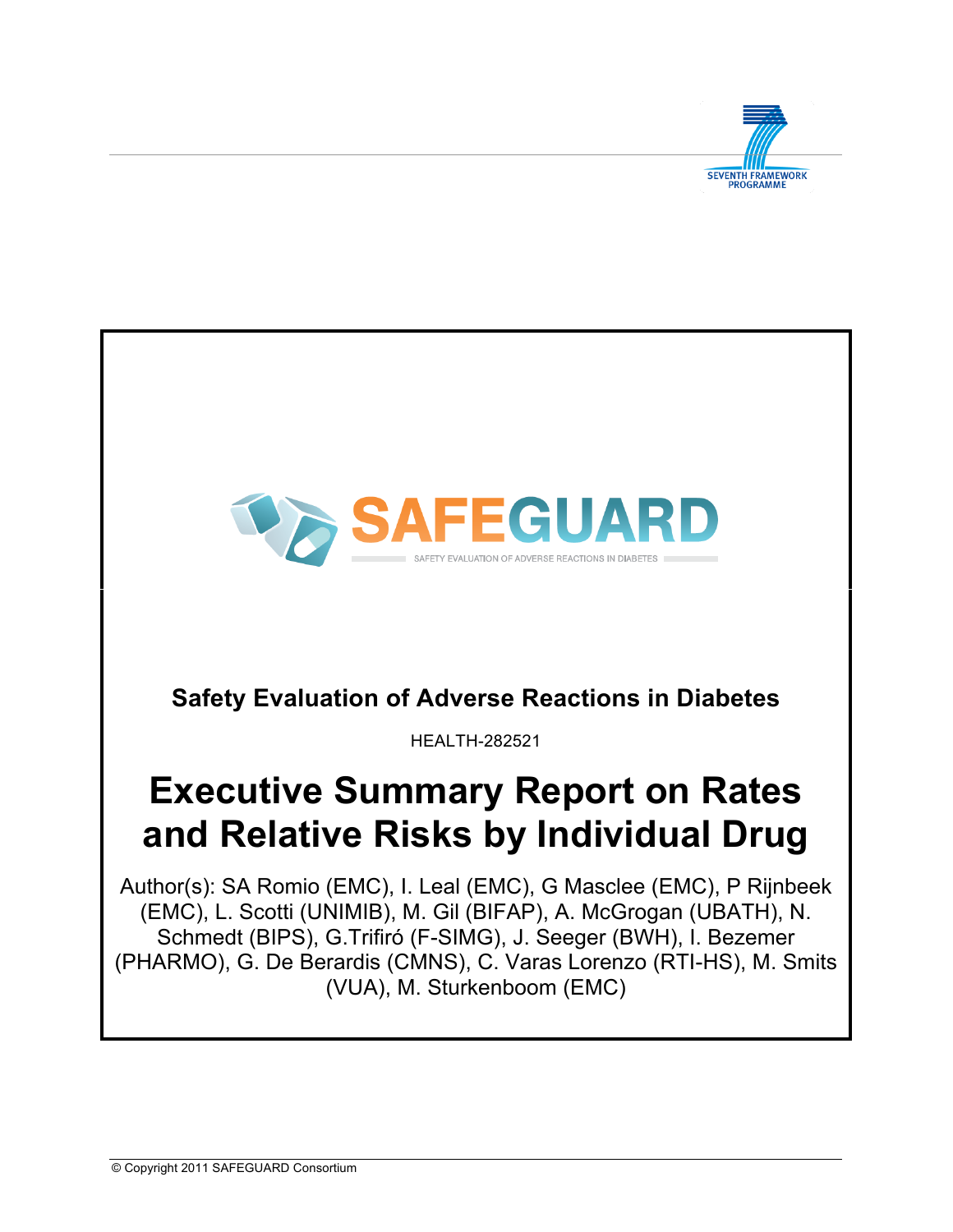# ANALYSIS OF HEALTHCARE DATA (PHARMACOEPIDEMIOLOGY STUDIES

the estimation of rates and relative risks for the outcomes of interest associated with non-insulin blood glucose lowering drugs (NIBGLD) as well as analysing their patterns of use, using electronic data from healthcare databases (DBs).

The tasks can be summarised in six main areas:

- development of a common protocol for drug utilization and comparative studies for the study of the association between cardio/cerebrovascular and pancreatic events (ten events of interest) and use of NIBGLD.
- mapping and benchmarking of all events (both outcomes and covariates),
- development of software for data linkage and Data-warehouse (remote research environment RRE) for standardized data elaboration and analysis,
- drug utilization studies (DUS),
- estimation of rates and relative risk of each outcome of interest and
- validation of outcomes.

In the original plan description and report of all these tasks were organized in five deliverables to be produced along the development of the WP4. To accommodate transition of key personnel at UBATH who was responsible for the DUS an additional deliverable (D4.6) was added to the set of original documents. This deliverable reports the final part of the DUS i.e., prescription level analysis that regards characteristics of subjects using NIBGLDs and channelling.

## **Protocol development**

The common study protocol for the multinational database study was written and reported in D4.1. The deliverable consists of two parts: a protocol for the observational studies that will be performed to estimate the risk of each event of interest associated with T2DM drugs and to investigate dose and duration effects. A detailed description of methods to deal with confounding is provided in this part. The second part of D4.1 is the drug utilization protocol. Both protocols were submitted to ENCePP registry of studies at the European Medicines Agency and received an ENCePP seal. http://www.encepp.eu/encepp/viewResource.htm?id=8326 and http://www.encepp.eu/encepp/viewResource.htm?id=8323. 

*Mapping*: code mapping between different code systems and free text in the different languages of the DBs was conducted and harmonized. For each event (10 outcomes and more than 60 covariates) a clinical definition and a specific algorithm for each DB was generated. The harmonisation process comprises also the generation and comparison of age and gender specific incidence rates of each of the events, comparison of the distribution of codes. Figures and graphs for rates and code counts were produced using standardized software for data elaboration and common scripts in a centralized environment (RRE) in order to ensure high standards of data management security and a uniform approach to the analysis. A detailed description of the whole process together with the algorithms and clinical definitions of outcomes and covariates and examples of the harmonization process is reported in D4.3. The definitions, terms and codes have been stored for re-use in the future.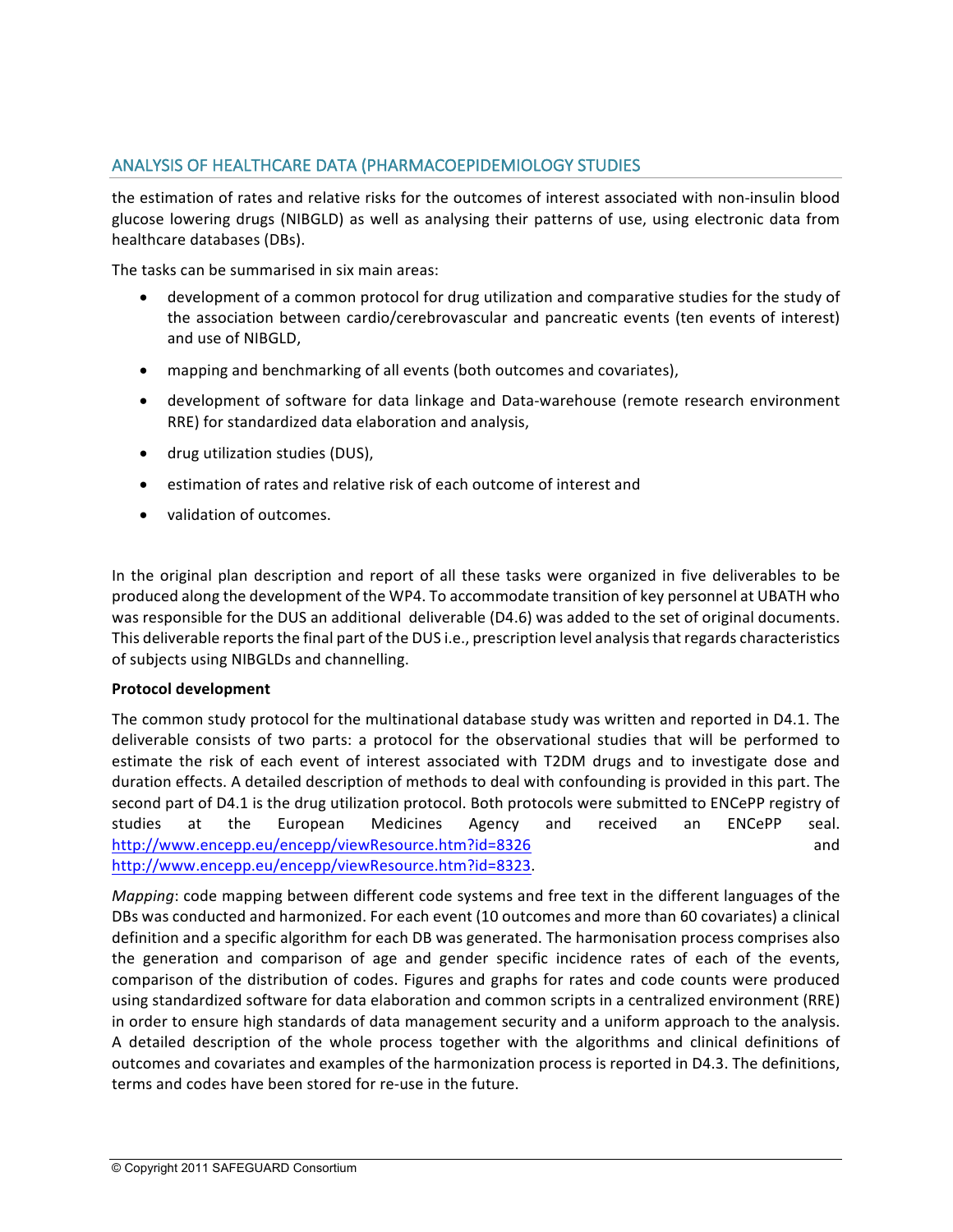Databases participating in SAFEGUARD are listed in table 3, the source population comprised 52 million subjects, a total of 287 million years of follow-up and 1,781,786 type II diabetes patients.

|                                | Country            | Type of data<br>source              | Period<br>covered | <b>Source</b><br>population<br>(millions) | <b>Diagnosis</b><br>terminology | <b>Medication</b><br>coding |
|--------------------------------|--------------------|-------------------------------------|-------------------|-------------------------------------------|---------------------------------|-----------------------------|
| <b>GePaRD</b>                  | Germany            | Administrative                      | 2003-2009         | 14.4                                      | ICD10-GM                        | ATC                         |
| <b>Regional DB</b><br>Lombardy | Italy              | Administrative                      | 1999-2010         | 11.3                                      | ICD9-CM                         | ATC                         |
| <b>Regional DB</b><br>Puglia   | Italy              | Administrative                      | 2001-2010         | 4.8                                       | ICD9-CM                         | ATC                         |
| Medicare                       | U.S.A.             | Administrative                      | 2006-2008         | 2.2                                       | ICD9-CM                         | <b>NDC</b>                  |
| Pharmo                         | <b>Netherlands</b> | Record linkage                      | 1998-2010         | 5.3                                       | ICD9-CM                         | ATC                         |
| <b>Health Search</b>           | Italy              | Electronic<br><b>Medical Record</b> | 2000-2011         | 1.2                                       | ICD9-CM and<br>free text        | ATC                         |
| <b>IPCI</b>                    | <b>Netherlands</b> | Electronic<br><b>Medical Record</b> | 1999-2013         | 1.7                                       | ICPC1 and free<br>text          | ATC                         |
| <b>BIFAP</b>                   | Spain              | Electronic<br>Medical Record        | 2001-2011         | 3.7                                       | ICPC1 and free<br>text          | ATC                         |
| <b>CPRD</b>                    | U.K.               | Electronic<br><b>Medical Record</b> | 1999-2011         | 7.5                                       | <b>READ</b>                     | <b>BNF/Multilex</b>         |

**Table 1** Overview of participating databases in the pharmacoepidemiological studies

#### **Software Development for Data Linkage and Data Warehouse**

A distributed network approach to the participating health care DBs with use of standardized and common software for the local elaboration of data in a common data model was applied (See figure).



**Figure 1** Common data model approach for data sharing as described in Trifiro et al.i

Jerboa, a JAVA based software was starting to be developed within the EU-ADR project (ICT-215847) and was adapted for SAFEGUARD. Jerboa aggregates, de-identifies and encrypts data producing a set of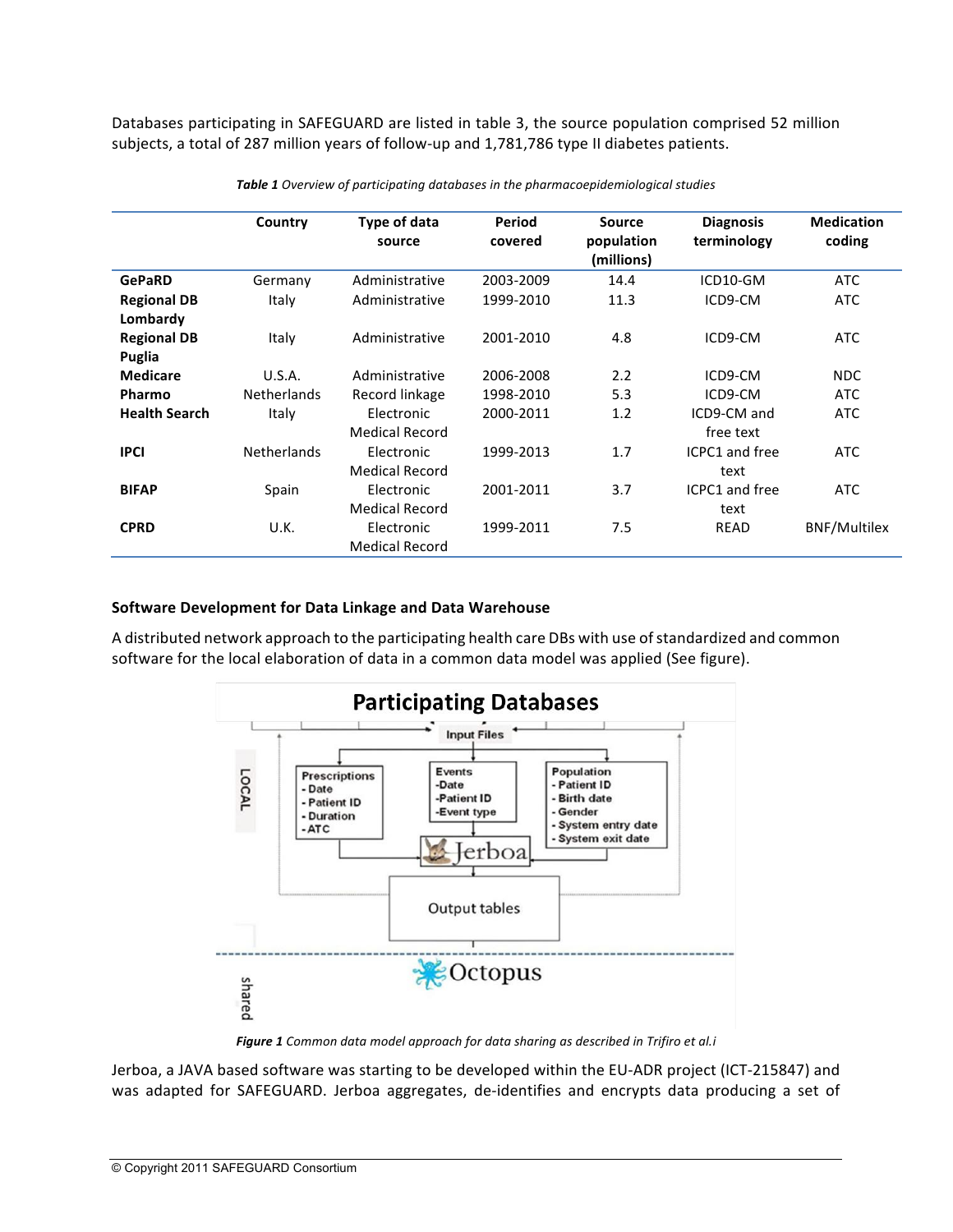outputs useful for the analyses that are sent to a central repository for further evaluation and analysis. All analyses are performed using the specific Jerboa outputs produced for each study in a distributed fashion but by using a common remote research environment called Octopus, Octopus was built for ARITMO (FP7-HEALTH 241679) and re-utilized in SAFEGUARD (see figure 11). Databases custodians received a token and could share their data in this environment as well as work together on the analysis and pooling of results.



**Figure 2:** Octopus remote research environment for collaborative projects

Octopus allows for loading, retrieving, extracting, and transforming of the data. Each user has his/her own environment on the server containing all necessary analytical tools. Access to data is only granted if the user is part of the specific WP. Details on the security measures to ensure the high level of stored data protection as described in article 34 of the legislative decree 196/2003 and Directive 95/46/EC for processing of healthcare data as well as all details regarding Jerboa software, input and output files structure and several examples on these output files are reported in D4.3.

# Drug Utilization Studies

All analyses were conducted using standardized data elaboration software and common scripts have been used to analyse all data in the centralized environment. This approach ensured high standards of data management and security and a uniform approach to the analysis. The data showed the that newer drugs (incretin based treatments) were used in very limited amounts and mostly in USA, Spain and Italy, underlining the importance to use data from multiple countries. TZDs were mostly used in USA, fixed combinations were used frequently in Italy, but the basis of treatment in all countries were biguanides and sulfonylureas. Whereas treatment diversified upon introduction of newer classes, the percentage of time on biguanides increased.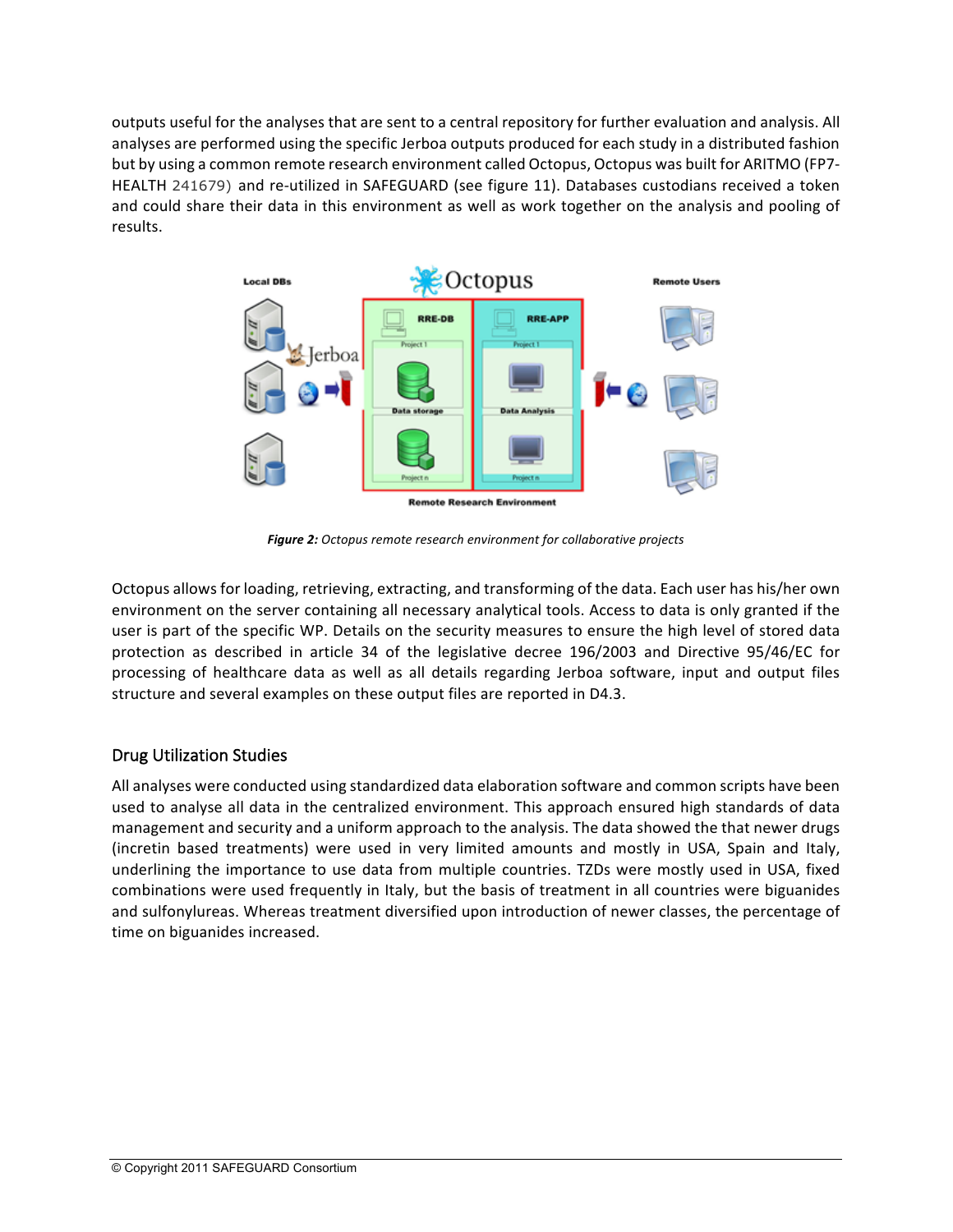

Figure 3 distribution of person time of exposure to different drugs in the different databases and over time

Use of incretins increased over time with highest increases in sitagliptin (figure 13)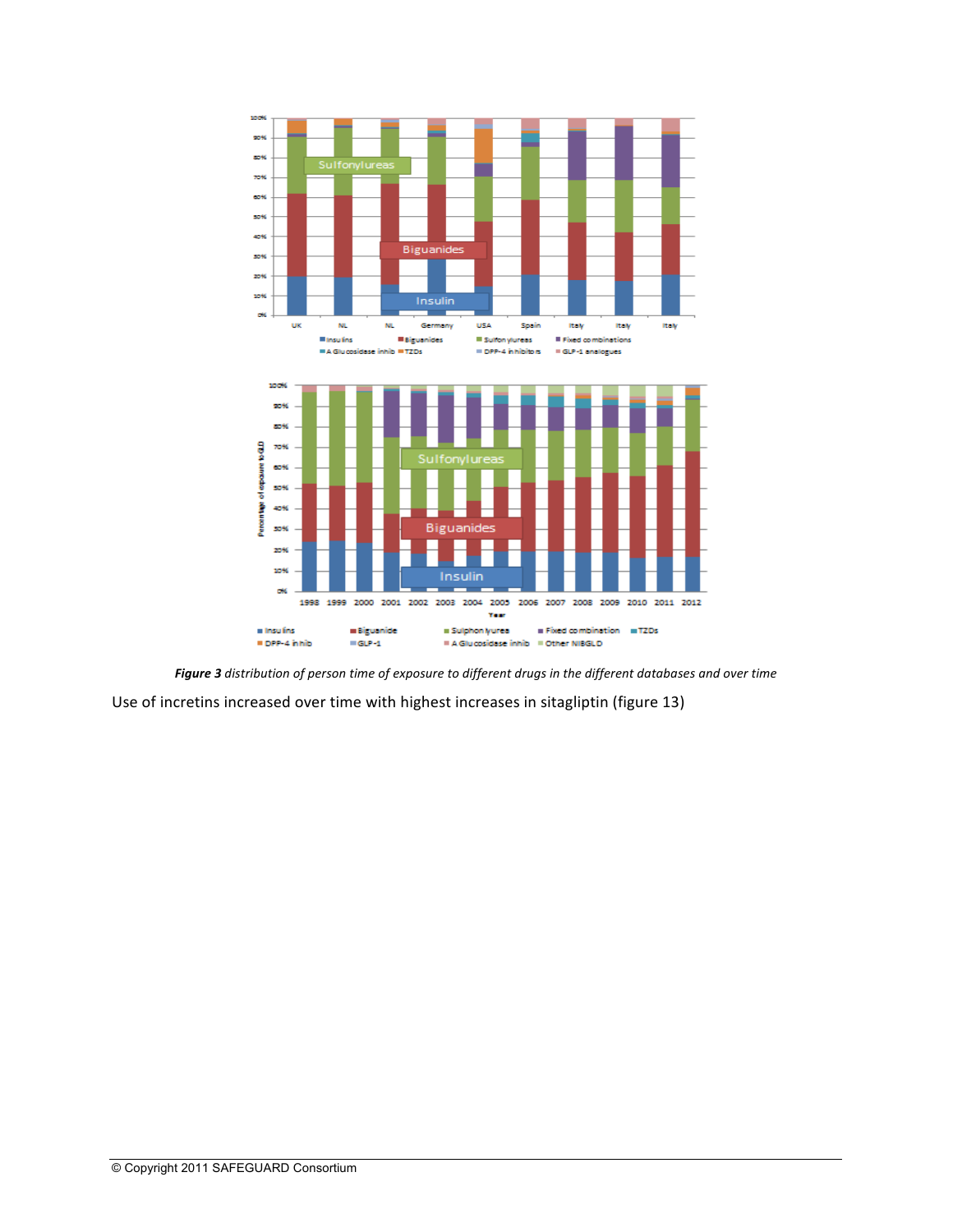

**Figure 4** Use of incretins by database and time (y-axes differ)

Subjects starting GLP-1 therapy are younger that subjects who start using other NIGBLD. Metformin was the most used biguanide; glibenclamide, gliclazide and glimepiride are the sulfonylureas preferred in European databases except in the Netherlands where tolbutamide is preferred while glipizide is the preferred one in Medicare (USA). In GePaRD and the Italian DBs, pioglitazone is the preferred thiazolidinedione; regarding incretin-based therapies, sitagliptin is the preferred first DPP-4-inhibitor in all databases. Regarding GLP-1 receptor agonists, exenatide was preferred in BIFAP, CPRD, Medicare, and Puglia, while liraglutide was preferred in IPCI, Health Search, GePaRD, PHARMO and Lombardy. Biguanides are the most commonly used NIBGLD before starting any other group to treat hyperglycaemia, except for the new users of alpha glucosidase inhibitors in BIFAP, where sulfonylureas are the most common previous medication. We observed an increase in the number of previous GLD for those starting thiazolidinediones, meglitinides, DPP-4 inhibitors and GLP1 receptor agonists (compared to sulfonylureas and biguanides). This follows the recommendations considering these drugs are recommended as add-on therapies (2nd and 3rd line options). Biguanides is the group with less concomitant drugs, suggesting that it is mainly started in monotherapy, while others are used more in combination with other medications for hyperglycaemia; the most common concomitant GLD at the start of any other NIBGLD are biguanides and sulfonylureas, followed by thiazolidinediones that are more commonly used concomitantly with other GLDs in Medicare compared to other databases. Among comorbidities, hypertension, obesity (ever) and hyperlipidaemia are the most common comorbidities observed in subject treated with NIBGLD. Drug utilization was described in D4.2 and D4.6.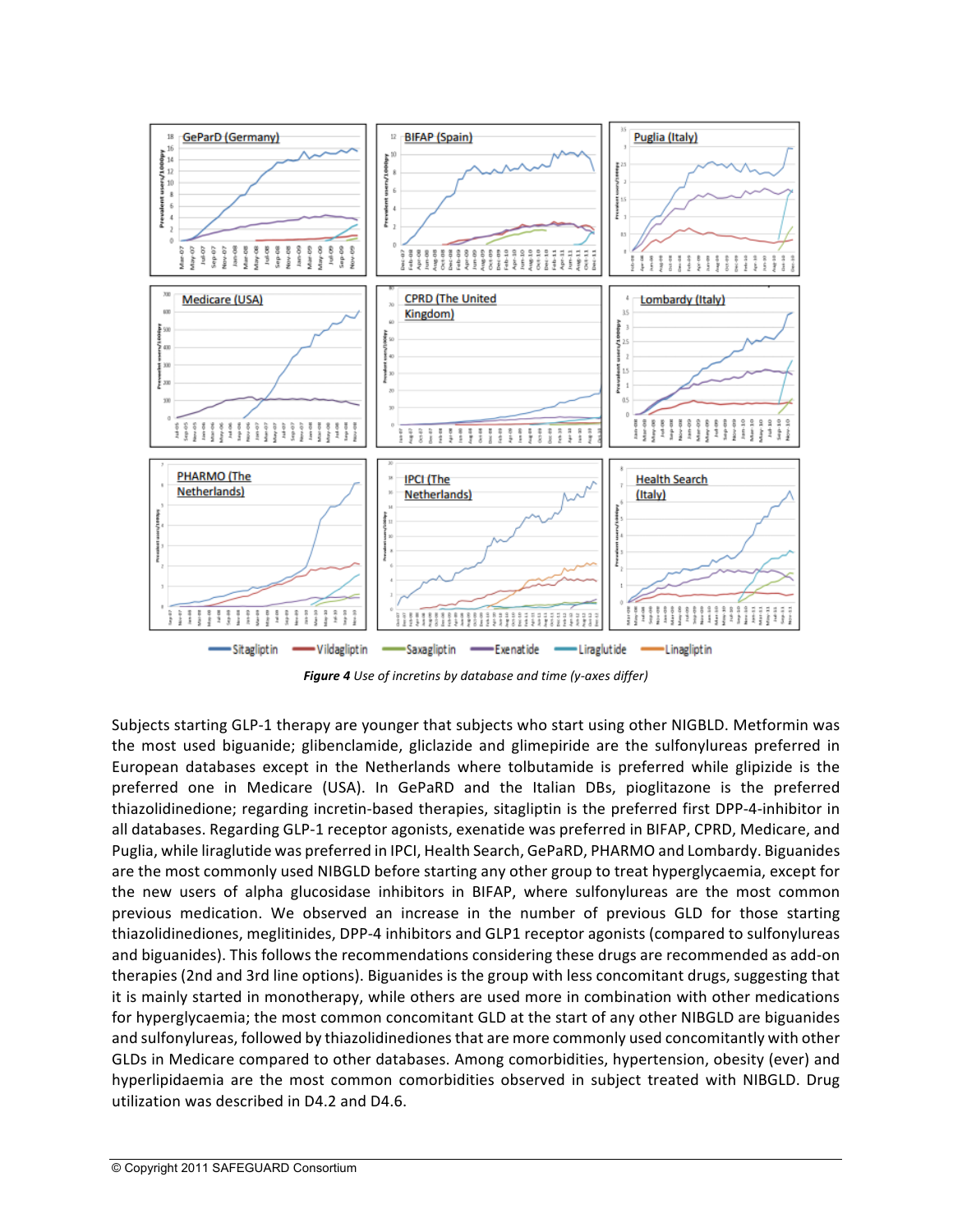#### Rates and Relative Risk Estimation in Databases

Background rates of the ten SAFEGUARD events (Myocardial Infarction, Heart Failure, Ventricular arrhythmia, Sudden cardiac death, Cerebrovascular, Hemorrhagic stroke, Ischemic stroke, Pancreatic events, Acute pancreatitis, Pancreas cancer, Bladder cancer and total mortality) were estimated in the T2DM population and in a population of subjects without T2DM diagnosis (see figure 14)



Figure 5 *Incidence rates of myocardial infarction* in T2DM patients, with (left) and without (right) US data

To assess the risk of each outcome of interest associated to NIBGLDs, nested case controls studies (for all outcomes except total mortality (TM)) and a cohort study (for TM) were performed. Controls were matched on database, gender, age and year of cohort entry. Details of the analyses are given in D4.5 that reports methods, settings, results and conclusions from the analyses performed in each DB but also the pooled estimates obtained applying the meta-analytic approach, a summary will be provided to the ENCePP website. Results are summarized in the integration tables below for each of the outcomes.

WP 7 assisted in the analysis and interpretation of the data: since different databases were involved in SAFEGUARD data aggregation and heterogeneity is a topic. Ways to address confounding, misclassification and pooling were described in D7.2 (Protocol for Advanced Statistical Analyses/Models: Description of statistical analyses plan, models and Jerboa output formats) and the results were reported in D7.4. Two methods for the adjustment of unmeasured confounders were applied to all exposureoutcome association estimates that were found statistically significant in database where some confounders are lacking. The results of the rule-out approach showed that smoking status, alcohol drinking and obesity (confounders not measured in the healthcare utilisation databases) couldn't completely explain the excess of risk observed concluding that the increased risk of the outcome might potentially be caused by the exposure. The results of the Montecarlo Sensitivity analysis showed that after the further adjustment for glycemic levels only the relationship between current use of rosiglitazone and risk of heart failure remain statistically significant suggesting the importance of adjusting the association estimate for this confounder. The instrumental variable approach considered a cohort design and was used to estimate the risk difference (RD) of myocardial infarction between users of DPP4 inhibitors (DPP4i) and of sulphonylureas (SUs) used as add on therapy to metformin. The raw results showed that patients treated with DPP4-i seem to have a risk of MI 0.00141 lower than patients treated with SUs although the RD is not significant. None of the potential confounder seem to be associated with MI risk except for age. After the adjustment for the unmeasured confounders through the instrumental variable approach, the RD for the exposure varied from -0.00141 to -0.01399. The results showed a substantial lack of effect of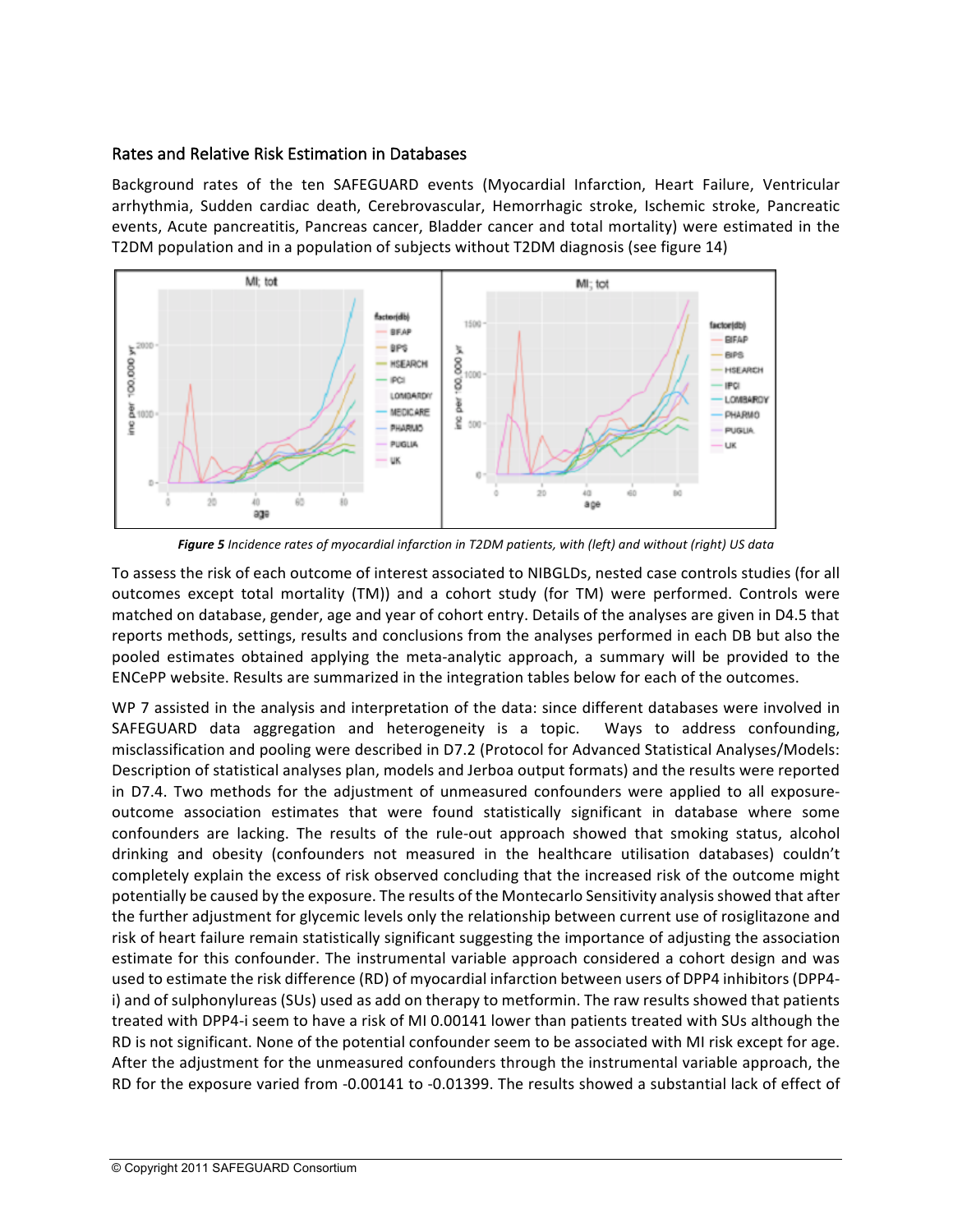the IV approach. This analysis showed a non-significant risk difference of MI in patients using DPP4-i as second line treatment for diabetes compared to SUs.

Other statistical methods and study design for the adjustment of measured and unmeasured confounders were considered such as the use of propensity score and case-only designs. The results of the propensity score matching for TM are reported in deliverable 4.5 while the results of the case-crossover and case time-control were inconsistent respect to the results of the main analysis due to the too high random error related to the restriction of the sample to case only.

Regarding misclassification, the two proposed methods (regression calibration a SIMEX) were replaced by the Monte Carlo Sensitivity Analysis (MCSA) for misclassified categorical variables developed specifically for this project. The MCSA approach was implemented to assess the impact of the misclassification on the dose-response relationship between time spent with NIBGLDs available and onset of a hypothetical outcome when treatment duration is evaluated using the defined daily dose instead of the prescribed daily dose. Specifically, we defined several scenarios corresponding to different apparent risk ratio patterns assumed to be obtained in a hypothetical study. The results highlighted the complex effect of non-differential misclassification on the strength of the association between a categorical exposure and the considered outcome. In general, risk ratios may be biased towards or away from the null. Specifically, for the highest exposure category, It was noticed that apparent risk ratios always had the tendency to underestimate the true risk ratios, a general Moreover, it was observed how uncertainty in misclassification-adjusted risk ratios might nontrivially depend on both the uncertainty in predictive values and the agreement between true and approximate exposure. However, uncertainty in adjusted risk ratios was higher for the latter, possibly owing to a greater discrepancy between true and proxy exposures. 

Regarding the two proposed pooling approaches, they provided comparable results. Some associations were detected only by the meta-analytic approach such as current use metformin in combination with rosiglitazone and haemorrhagic stroke or sudden cardiac death, while others more frequently only by the individual data pooling. It has to be noticed that individual data pooling does not account for between database heterogeneity, however, in most cases the I2 index, used to quantify the heterogeneity between databases, is very low suggesting that not considering this factor should not have compromised the results obtained from the individual pooling method except for specific situations. However, an individual data pooling approach allows studying a larger number of drug-event association compared to considering single databases. In fact, it is possible that the exposures reporting a number of exposed cases and controls lower than 5 in a single database (criteria used to exclude some exposures from the analyses) have been studied using this approach. Moreover, the estimates obtained are more precise than those of the meta-analytic approach, but since the individual pooling allow adjusting the estimated only for the covariates measured in all databases, they are potentially adjusted for a lower number of confounding factors than the meta-analytic estimates.

**Cardiovascular events**

**Table 2** Meta-analytic and pooled estimates for myocardial infarction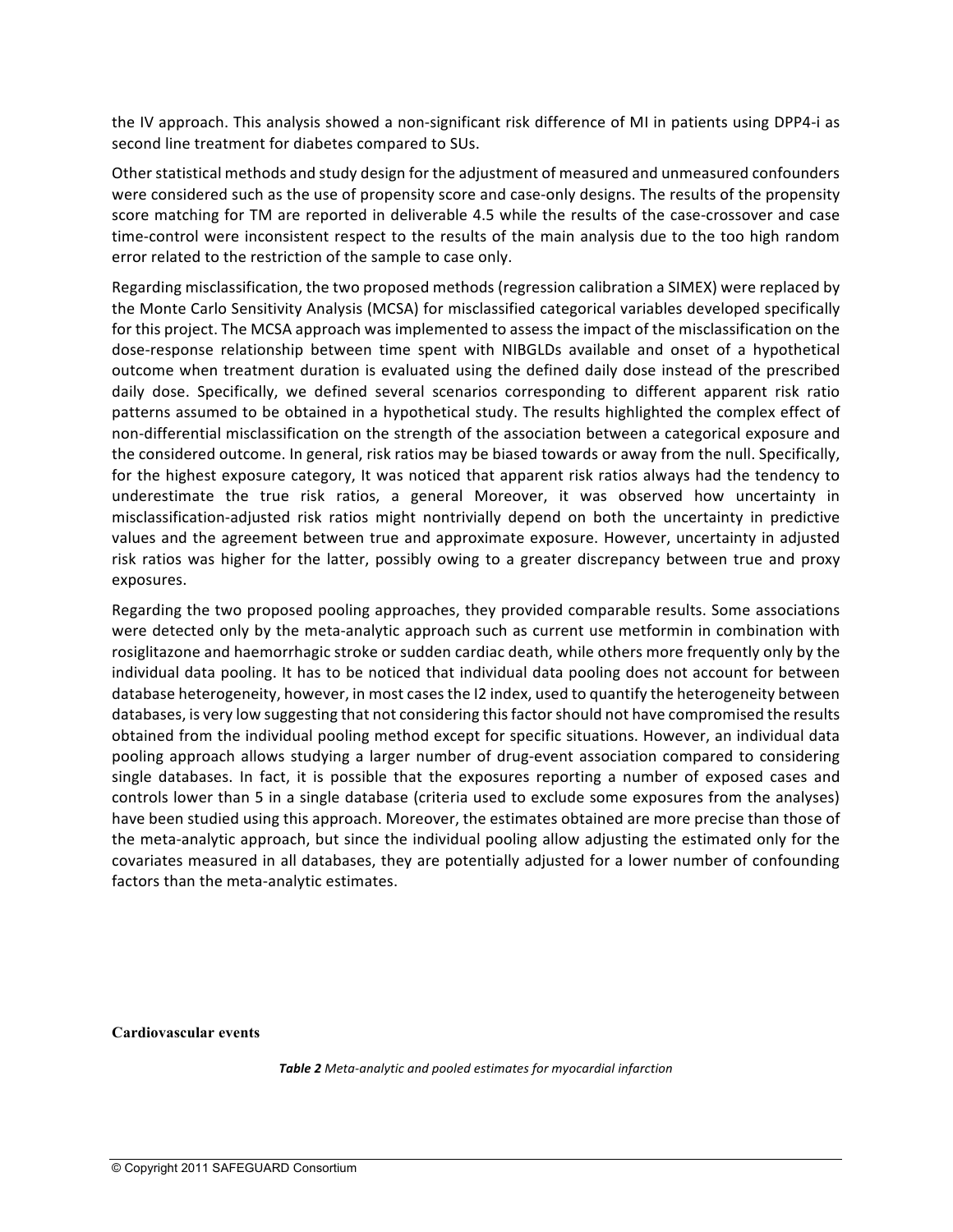|                                                  |      | <b>Fixed effect</b>                           |      | <b>Random</b> effect             |         |                |                |      | Individual pooling |  |
|--------------------------------------------------|------|-----------------------------------------------|------|----------------------------------|---------|----------------|----------------|------|--------------------|--|
| Label                                            | OR   | 95% CI                                        | ОR   | 95% CI                           | p-value | $\mathbf{I}^2$ | N              | ОR   | 95% CI             |  |
| <b>Current use of Acarbose</b>                   | 0.95 | $(0.65 - 1.4)$                                | 0.95 | $(0.64-1.4)$                     | 0.38    | 1.73           | 4              | 1.00 | $(0.72 - 1.39)$    |  |
| <b>Current use of Chlorpropamide</b>             | ۰    |                                               |      |                                  | ٠       | ٠              |                | 1.81 | $(0.67 - 4.90)$    |  |
| <b>Current use of Exenatide</b>                  | ٠    |                                               | ٠    | ٠                                | $\sim$  | ٠              |                | 1.35 | $(0.70 - 2.61)$    |  |
| <b>Current use of Glibenclamide</b>              | 0.96 | $(0.84-1.09)$ 0.95                            |      | $(0.82-1.1)$                     | 0.35    | 9.83           | 7              | 1.06 | $(0.94 - 1.19)$    |  |
| <b>Current use of Gliclazide</b>                 | 0.97 | $(0.9 - 1.05)$ 0.95                           |      | $(0.85 - 1.06)$                  | 0.18    | 33.65          | 6              | 1.00 | $(0.93 - 1.07)$    |  |
| <b>Current use of Glimepiride</b>                | 0.97 | $(0.9-1.04)$ 0.97                             |      | $(0.9 - 1.04)$                   | 0.64    | 0.00           | 8              | 1.03 | $(0.97-1.10)$      |  |
| <b>Current use of Glipizide</b>                  | 1.02 |                                               |      | $(0.87-1.2)$ 0.99 $(0.81-1.22)$  | 0.34    | 9.93           | 4              | 1.10 | $(0.97-1.24)$      |  |
| <b>Current use of Gliquidone</b>                 |      | 0.96 (0.59-1.55) 0.96 (0.59-1.55)             |      |                                  | 0.45    | 0.00           | 2              | 1.20 | $(0.79 - 1.83)$    |  |
| <b>Current use of Metformin</b>                  |      | 0.83 (0.78-0.87) 0.83 (0.77-0.9)              |      |                                  | 0.06    | 45.77          | - 9            | 0.82 | $(0.79 - 0.87)$    |  |
| <b>Current use of Metformin and Exenatide</b>    | ٠    |                                               |      |                                  | $\sim$  | ٠              |                | 0.44 | $(0.22 - 0.88)$    |  |
| <b>Current use of Metformin and Liraglutide</b>  |      |                                               |      |                                  | $\sim$  |                |                | 0.72 | $(0.39 - 1.32)$    |  |
| <b>Current use of Metformin and Nateglinide</b>  |      | 1.27 (0.67-2.41) 1.22 (0.47-3.17)             |      |                                  | 0.14    | 54.00          | 2              | 1.25 | $(0.72 - 2.19)$    |  |
| <b>Current use of Metformin and Pioglitazone</b> |      | 0.85 (0.72-0.99) 0.85 (0.72-0.99)             |      |                                  | 0.82    | 0.00           | 6              | 0.81 | $(0.70 - 0.94)$    |  |
| Current use of Metformin and Repaglinide         |      | $0.97$ $(0.81-1.16)$ $0.97$ $(0.81-1.16)$     |      |                                  | 0.94    | 0.00           | 7              | 1.08 | $(0.91 - 1.28)$    |  |
| Current use of Metformin and Rosiglitazone       | 0.82 |                                               |      | $(0.7-0.97)$ 0.82 $(0.69-0.99)$  | 0.37    | 7.39           | 7              | 0.73 | $(0.63 - 0.85)$    |  |
| Current use of Metformin and Saxagliptin         |      |                                               |      | ۰                                | ÷       | ٠              |                | 0.45 | $(0.19 - 1.04)$    |  |
| <b>Current use of Metformin and Sitagliptin</b>  |      | $0.78$ $(0.63 - 0.96)$ $0.76$ $(0.52 - 1.13)$ |      |                                  | 0.03    | $62.41\quad 5$ |                | 0.79 | $(0.66 - 0.94)$    |  |
| Current use of Metformin and Vildagliptin        |      | 0.87 (0.55-1.38) 1.35 (0.26-6.99)             |      |                                  | 0.00    | 87.82 2        |                | 0.69 | $(0.48 - 1.00)$    |  |
| <b>Current use of Miglitol</b>                   | ٠    |                                               |      | ٠                                | ÷       | ٠              |                | 1.36 | $(0.56 - 3.26)$    |  |
| <b>Current use of Nateglinide</b>                |      |                                               |      | ÷                                | ÷       |                |                | 1.40 | $(0.89 - 2.18)$    |  |
| <b>Current use of Pioglitazone</b>               |      | $0.98$ $(0.82-1.17)$ $0.97$ $(0.72-1.31)$     |      |                                  | 0.12    | 48.77 4        |                | 0.97 | $(0.83 - 1.12)$    |  |
| <b>Current use of Repaglinide</b>                | 0.90 |                                               |      | $(0.8-1.02)$ 0.90 $(0.8-1.02)$   | 0.98    | 0.00           | 6              | 1.14 | $(1.01 - 1.28)$    |  |
| <b>Current use of Rosiglitazone</b>              | 1.29 |                                               |      | $(1.01-1.64)$ 1.29 $(1.01-1.64)$ | 0.55    | 0.00           | 4              | 1.32 | $(1.07-1.63)$      |  |
| <b>Current use of Sitagliptin</b>                | 1.29 |                                               |      | $(0.95-1.75)$ 1.18 $(0.61-2.28)$ | 0.02    | 74.42 3        |                | 1.23 | $(0.94 - 1.60)$    |  |
| <b>Current use of Tolbutamide</b>                | 1.05 |                                               |      | $(0.85-1.3)$ 1.05 $(0.84-1.32)$  | 0.31    | 3.78           | $\overline{2}$ | 1.02 | $(0.85 - 1.22)$    |  |
| Current use of any other NIBGLD                  | 0.87 |                                               |      | $(0.81-0.94)$ 0.87 $(0.81-0.94)$ | 0.94    | 0.00           | 9              | 0.90 | $(0.84 - 0.97)$    |  |
| Past use of any NIBGLD                           |      | 0.82 (0.78-0.86) 0.87 (0.77-0.99)             |      |                                  | 0.00    | 76.49 9        |                | 0.84 | $(0.80 - 0.88)$    |  |
| <b>Recent use of any NIBGLD</b>                  |      | 0.95 (0.89-1.03) 0.98 (0.86-1.11)             |      |                                  | 0.04    | 51.00 9        |                | 0.96 | $(0.90 - 1.03)$    |  |

This table shows that use of Rosiglitazone alone and repaglinide are associated with a significant increased risk of myocardial infarction, metformin and some metformin combinations reduced the risk.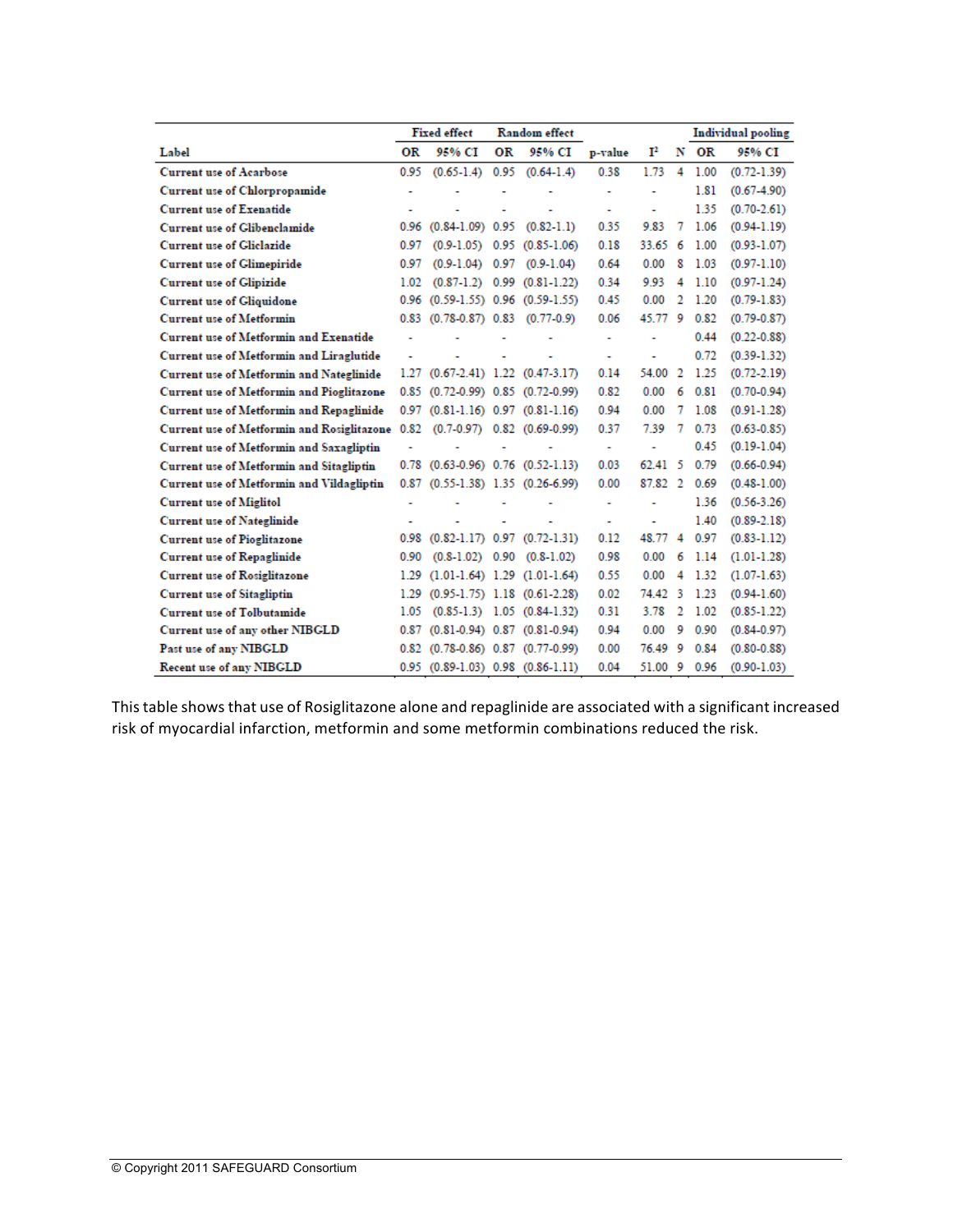|  |  |  |  |  |  | Table 3 Meta-analytic and pooled estimates for heart failure |  |  |  |  |
|--|--|--|--|--|--|--------------------------------------------------------------|--|--|--|--|
|--|--|--|--|--|--|--------------------------------------------------------------|--|--|--|--|

|                                                   |                      | <b>Fixed effect</b>               | <b>Random</b> effect |                                      |         |                |              | Individual pooling |                 |
|---------------------------------------------------|----------------------|-----------------------------------|----------------------|--------------------------------------|---------|----------------|--------------|--------------------|-----------------|
| Label                                             | OR                   | 95% CI                            | OR                   | 95% CI                               | p-value | $\mathbf{I}^2$ | N            | ОR                 | 95% CI          |
| <b>Current use of Acarbose</b>                    | 0.97                 |                                   |                      | $(0.65 - 1.43)$ 0.96 $(0.52 - 1.75)$ | 0.10    | 56.54 3        |              | 0.87               | $(0.64-1.19)$   |
| <b>Current use of Chlorpropamide</b>              | ٠                    |                                   |                      |                                      | ۰       | ٠              |              | 1.63               | $(0.96 - 2.78)$ |
| <b>Current use of Exenatide</b>                   | ۰                    |                                   |                      |                                      | ٠       | ٠              |              | 1.11               | $(0.60 - 2.05)$ |
| <b>Current use of Glibenclamide</b>               | 0.82                 | $(0.7 - 0.96)$                    | 0.82                 | $(0.7-0.96)$                         | 0.68    | 0.00           | 7            | 0.95               | $(0.83 - 1.08)$ |
| <b>Current use of Gliclazide</b>                  | 0.91                 | $(0.84-1)$                        |                      | $0.94$ $(0.79-1.13)$                 | 0.01    | 67.73          | 6            | 1.02               | $(0.95 - 1.10)$ |
| <b>Current use of Glimepiride</b>                 | 0.90                 |                                   |                      | $(0.83 - 0.97)$ 0.87 $(0.73 - 1.04)$ | 0.00    | 72.90          | 8            | 1.00               | $(0.94 - 1.07)$ |
| <b>Current use of Glipizide</b>                   |                      | 1.24 (1.11-1.38) 1.24 (1.11-1.38) |                      |                                      | 0.40    | 0.00           | 4            | 1.22               | $(1.13-1.32)$   |
| <b>Current use of Gliquidone</b>                  | 0.94                 |                                   |                      | $(0.6-1.48)$ $0.94$ $(0.6-1.48)$     | 0.59    | 0.00           | $\mathbf{2}$ | 1.35               | $(0.94-1.96)$   |
| <b>Current use of Metformin</b>                   | 0.85                 | $(0.8-0.9)$                       |                      | $0.85$ $(0.79-0.91)$                 | 0.18    | 29.71          | 9            | 0.85               | $(0.81 - 0.89)$ |
| <b>Current use of Metformin and Acarbose</b>      | 1.31                 |                                   |                      | $(0.6-2.87)$ 1.31 $(0.6-2.87)$       | 0.46    | 0.00           | $\mathbf{2}$ | 1.11               | $(0.65 - 1.92)$ |
| <b>Current use of Metformin and Exenatide</b>     | ۰                    |                                   | ٠                    |                                      | ۰       | ٠              |              | 0.92               | $(0.51-1.64)$   |
| <b>Current use of Metformin and Liraglutide</b>   |                      |                                   |                      |                                      |         |                |              | 0.99               | $(0.36 - 2.75)$ |
| <b>Current use of Metformin and Nateglinide</b>   |                      |                                   |                      |                                      | ٠       | ä,             |              | 1.44               | $(0.97 - 2.12)$ |
| <b>Current use of Metformin and Pioglitazone</b>  | 1.11                 |                                   |                      | $(0.97-1.27)$ 1.11 $(0.97-1.27)$     | 0.54    | 0.00           | 6            | 0.90               | $(0.80 - 1.01)$ |
| Current use of Metformin and Repaglinide          | 1.03                 | $(0.83-1.27)$ 1.05 $(0.8-1.39)$   |                      |                                      | 0.16    | 37.05          | -6           | 1.16               | $(0.96 - 1.39)$ |
| <b>Current use of Metformin and Rosiglitazone</b> |                      | 1.09 (0.95-1.26) 1.09 (0.95-1.26) |                      |                                      | 0.71    | 0.00           | 7            | 0.93               | $(0.82 - 1.05)$ |
| Current use of Metformin and Saxagliptin          | $\ddot{\phantom{0}}$ |                                   |                      |                                      | ÷       | ä,             |              | 0.97               | $(0.39 - 2.41)$ |
| Current use of Metformin and Sitagliptin          | 0.85                 |                                   |                      | $(0.63 - 1.15)$ 0.85 $(0.63 - 1.15)$ | 0.89    | 0.00           | 4            | 0.78               | $(0.6-1.00)$    |
| Current use of Metformin and Vildagliptin         | 1.09                 |                                   |                      | $(0.52 - 2.29)$ 1.05 $(0.29 - 3.81)$ | 0.08    | 66.76 2        |              | 0.76               | $(0.44 - 1.32)$ |
| <b>Current use of Miglitol</b>                    | $\overline{a}$       |                                   |                      |                                      | ÷.      | ä,             |              | 0.72               | $(0.30 - 1.72)$ |
| <b>Current use of Nateglinide</b>                 | $\overline{a}$       |                                   |                      | ٠                                    | ٠       | ä,             |              | 1.59               | $(1.20-2.11)$   |
| <b>Current use of Pioglitazone</b>                |                      | 1.40 (1.24-1.58) 1.40 (1.24-1.58) |                      |                                      | 0.89    | 0.00           | 3            | 1.38               | $(1.26 - 1.52)$ |
| <b>Current use of Repaglinide</b>                 | 0.97                 | $(0.86-1.11)$ 0.97 $(0.8-1.19)$   |                      |                                      | 0.09    | 47.08          | - 6          | 1.42               | $(1.28 - 1.59)$ |
| <b>Current use of Rosiglitazone</b>               | 1.75                 |                                   |                      | $(1.5-2.03)$ 1.62 $(1.11-2.37)$      | 0.20    | 37.04 3        |              | 1.65               | $(1.45-1.86)$   |
| <b>Current use of Sitagliptin</b>                 |                      | 1.22 (0.93-1.62) 1.55 (0.89-2.68) |                      |                                      | 0.10    | 51.15          | -4           | 1.58               | $(1.26-1.99)$   |
| <b>Current use of Tolbutamide</b>                 | 0.93                 |                                   |                      | $(0.73 - 1.18)$ 0.93 $(0.73 - 1.18)$ | 0.67    | 0.00           | 4            | 0.99               | $(0.82 - 1.20)$ |
| Current use of any other NIBGLD                   | 1.18                 |                                   |                      | $(1.1-1.27)$ 1.11 $(0.99-1.26)$      | 0.06    | 47.26 9        |              | 1.21               | $(1.14-1.28)$   |
| Past use of any NIBGLD                            | 0.96                 |                                   |                      | $(0.9-1.01)$ 1.03 $(0.82-1.28)$      | 0.00    | 91.64 9        |              | 0.91               | $(0.87 - 0.96)$ |
| <b>Recent use of any NIBGLD</b>                   |                      | 1.05 (0.96-1.13) 1.07 (0.85-1.34) |                      |                                      | 0.00    | 82.73 9        |              | 0.98               | $(0.91 - 1.05)$ |

Current use of glipizide, pioglitazone, repaglinide, nateglinide, rosiglitazone and sitagliptin were associated with an increased risk of heart failure in the one stage pooling, this did not hold in the two stage pooling for repaglinide.

**Table 4** Meta-analytic and pooled estimates for ventricular arrhythmia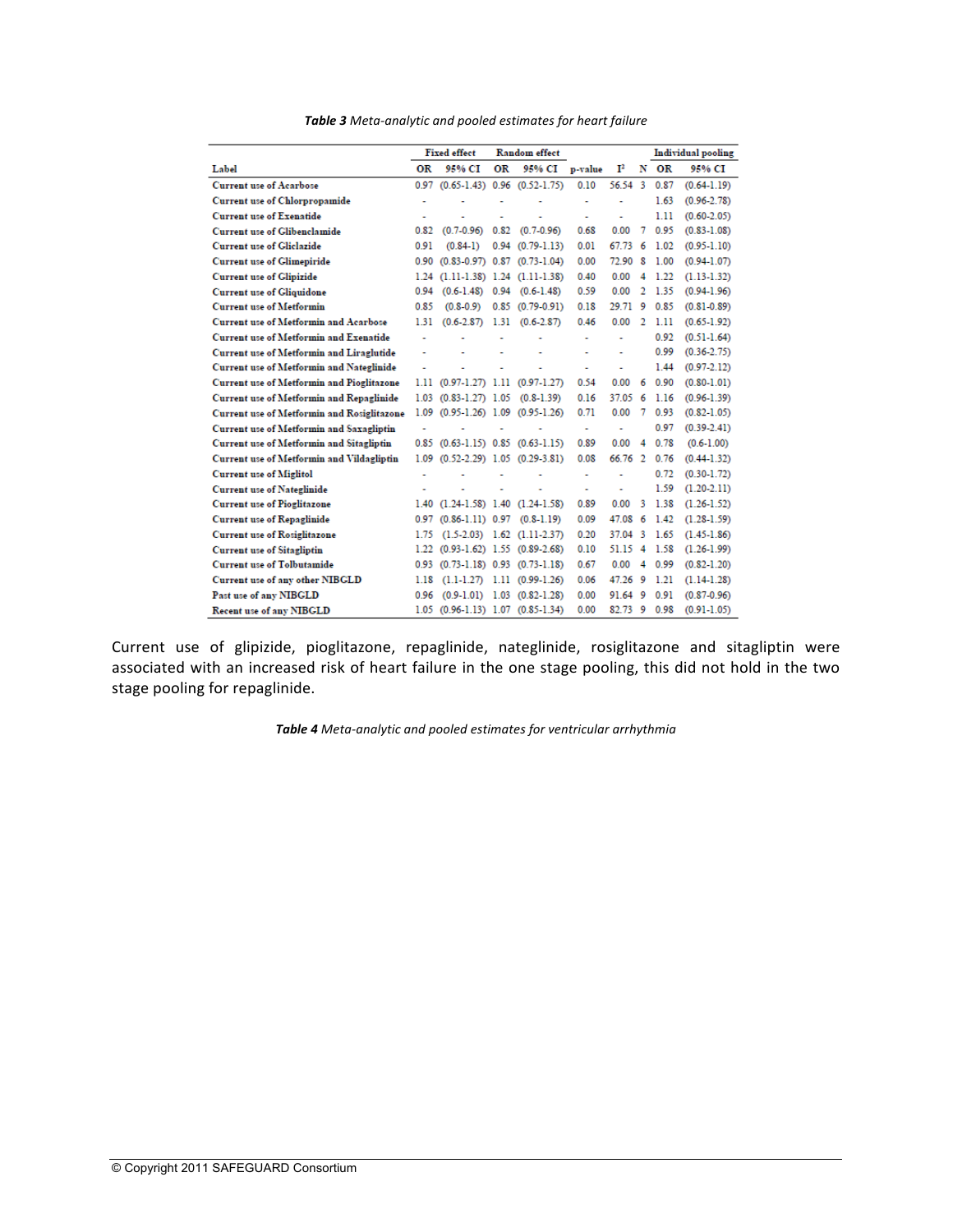|                                                   | <b>Fixed effect</b><br>Random effect |                                  |    |                                           |         |       | Individual pooling |      |                  |
|---------------------------------------------------|--------------------------------------|----------------------------------|----|-------------------------------------------|---------|-------|--------------------|------|------------------|
| Label                                             | OR                                   | 95% CI                           | OR | 95% CI                                    | p-value | r     | N                  | OR   | 95% CI           |
| <b>Current use of Acarbose</b>                    |                                      |                                  |    | ÷                                         | ÷       | ۰     |                    | 2.37 | $(0.96 - 5.82)$  |
| Current use of Glibenclamide                      | 1.21                                 |                                  |    | $(0.69 - 2.40)$ 1.21 $(0.69 - 2.40)$      | 0.97    | 0.00  | $\overline{2}$     | 1.62 | $(1.13 - 2.31)$  |
| <b>Current use of Gliclazide</b>                  | 1.22                                 |                                  |    | $(0.90-1.67)$ 1.22 $(0.90-1.67)$          | 0.49    | 0.00  | 5                  | 1.40 | $(1.10 - 1.77)$  |
| <b>Current use of Glimepiride</b>                 | 0.95                                 |                                  |    | $(0.76-1.19)$ 0.95 $(0.76-1.19)$          | 0.52    | 0.00  | 6                  | 1.22 | $(1.02 - 1.46)$  |
| <b>Current use of Glipizide</b>                   |                                      |                                  |    |                                           | ٠       | ٠     |                    | 1.70 | $(1.38 - 2.10)$  |
| <b>Current use of Gliquidone</b>                  |                                      |                                  |    | ۰                                         | ٠       | ÷     |                    | 1.72 | $(0.69 - 4.31)$  |
| <b>Current use of Metformin</b>                   | 1.04                                 | $(0.88-1.24)$                    |    | $1.04$ $(0.88-1.24)$                      | 0.73    | 0.00  | 7                  | 1.03 | $(0.89 - 1.19)$  |
| <b>Current use of Metformin and Acarbose</b>      |                                      |                                  |    |                                           | ٠       |       |                    | 3.42 | $(1.09 - 10.70)$ |
| <b>Current use of Metformin and Nateglinide</b>   |                                      |                                  |    | $\overline{\phantom{a}}$                  | ٠       | ٠     |                    | 2.43 | $(0.84 - 7.02)$  |
| <b>Current use of Metformin and Pioglitazone</b>  |                                      |                                  |    | $1.04$ $(0.65-1.66)$ $1.43$ $(0.43-4.75)$ | 0.09    | 64.50 | -2                 | 0.67 | $(0.47 - 0.97)$  |
| <b>Current use of Metformin and Repaglinide</b>   | 1.58                                 |                                  |    | $(0.83 - 3.00)$ 1.58 $(0.83 - 3.00)$      | 0.92    | 0.00  | -3                 | 1.68 | $(1.04 - 2.72)$  |
| <b>Current use of Metformin and Rosiglitazone</b> | ٠                                    |                                  |    |                                           | ٠       |       |                    | 0.80 | $(0.55 - 1.16)$  |
| <b>Current use of Metformin and Sitagliptin</b>   | ÷                                    |                                  |    | ٠                                         | ٠       | ٠     |                    | 0.72 | $(0.36 - 1.42)$  |
| <b>Current use of Nateglinide</b>                 |                                      |                                  |    | ÷                                         | ٠       | ٠     |                    | 1.61 | $(0.76 - 3.42)$  |
| <b>Current use of Pioglitazone</b>                |                                      |                                  |    |                                           | ٠       |       |                    | 1.19 | $(0.91 - 1.55)$  |
| <b>Current use of Repaglinide</b>                 | 1.51                                 |                                  |    | $(1.03-2.21)$ 1.51 $(1.03-2.21)$          | 0.47    | 0.00  | 4                  | 2.60 | $(1.96 - 3.45)$  |
| <b>Current use of Rosiglitazone</b>               | ٠                                    |                                  |    |                                           | ٠       | ٠     |                    | 0.95 | $(0.63 - 1.42)$  |
| <b>Current use of Sitagliptin</b>                 |                                      |                                  |    | ÷,                                        | ٠       |       |                    | 1.59 | $(0.95 - 2.67)$  |
| <b>Current use of Tolbutamide</b>                 |                                      |                                  |    | $\overline{\phantom{a}}$                  | ٠       | ٠     |                    | 1.02 | $(0.54 - 1.91)$  |
| Current use of any other NIBGLD                   | 1.11                                 |                                  |    | $(0.90-1.36)$ 1.11 $(0.90-1.36)$          | 0.45    | 0.00  | 7                  | 1.13 | $(0.95 - 1.35)$  |
| Past use of any NIBGLD                            | 1.22                                 |                                  |    | $(1.03-1.44)$ 1.22 $(1.03-1.44)$          | 0.84    | 0.00  | 7                  | 1.29 | $(1.13 - 1.48)$  |
| <b>Recent use of any NIBGLD</b>                   | 1.40                                 | $(1.10-1.77)$ 1.40 $(1.10-1.77)$ |    |                                           | 0.98    | 0.00  |                    | 1.51 | $(1.25 - 1.82)$  |

Current monotherapy with glibenclamide, gliclazide, glimepiride, glipizide, repaglinide were associated with an increased risk of ventricular arrhythmia in a one stage pooling. The risk associated with repaglinide was strongest as monotherapy and in combination with metformin. This was also consistent in individual databases and two-stage pooling

|                                                  | <b>Fixed effect</b> |                                           |    | <b>Random</b> effect             |         |                |    |      | Individual pooling |
|--------------------------------------------------|---------------------|-------------------------------------------|----|----------------------------------|---------|----------------|----|------|--------------------|
| Label                                            | ОR                  | 95% CI                                    | OR | 95% CI                           | p-value | $\mathbf{I}^2$ | N  | ОR   | 95% CI             |
| <b>Current use of Glibenclamide</b>              | 0.94                |                                           |    | $(0.59-1.49)$ 0.95 $(0.56-1.59)$ | 0.27    | 17.44          | 2  | 1.24 | $(0.80 - 1.93)$    |
| <b>Current use of Gliclazide</b>                 | 1.07                | $(0.87-1.30)$ 0.98 $(0.58-1.65)$          |    |                                  | 0.02    | 82.67          | 2  | 1.08 | $(0.90 - 1.28)$    |
| <b>Current use of Glimepiride</b>                |                     | 1.10 (0.86-1.42) 1.21 (0.71-2.07)         |    |                                  | 0.02    | 7.15           | 3  | 1.28 | $(1.02 - 1.60)$    |
| <b>Current use of Glipizide</b>                  |                     | 1.54 (1.08-2.20) 1.54 (1.08-2.20)         |    |                                  | 0.33    | 0.00           | 2  | 1.63 | $(1.27 - 2.09)$    |
| <b>Current use of Metformin</b>                  |                     | $0.93$ $(0.79-1.08)$ $0.93$ $(0.66-1.30)$ |    |                                  | 0.02    | 75.61 3        |    | 0.91 | $(0.79 - 1.04)$    |
| <b>Current use of Metformin and Pioglitazone</b> |                     | $0.62$ $(0.37-1.03)$ $0.61$ $(0.32-1.17)$ |    |                                  | 0.21    | 37.68 2        |    | 0.59 | $(0.39 - 0.89)$    |
| <b>Current use of Metformin and Repaglinide</b>  |                     |                                           |    |                                  | ٠       | ٠              |    | 0.83 | $(0.43 - 1.59)$    |
| Current use of Metformin and Rosiglitazone       |                     | 1.47 (1.00-2.17) 1.47 (1.00-2.17)         |    |                                  | 0.88    | 0.00           | 2  | 1.17 | $(0.83 - 1.65)$    |
| Current use of Metformin and Sitagliptin         | 1.20                | $(0.56-2.55)$ 1.20 $(0.56-2.55)$          |    |                                  | 0.44    | 0.00           | 2  | 0.94 | $(0.49 - 1.80)$    |
| <b>Current use of Nateglinide</b>                |                     |                                           |    | ٠                                | ۰       | ۰              |    | 3.50 | $(1.69 - 7.28)$    |
| <b>Current use of Pioglitazone</b>               |                     | 1.47 (0.95-2.27) 1.47 (0.95-2.27)         |    |                                  | 0.78    | 0.00           | 2  | 1.33 | $(0.96 - 1.85)$    |
| <b>Current use of Repaglinide</b>                |                     | 1.12 (0.74-1.68) 1.17 (0.68-2.01)         |    |                                  | 0.26    | 21.23          | 2  | 1.95 | $(1.38 - 2.76)$    |
| <b>Current use of Rosiglitazone</b>              | ٠                   |                                           |    |                                  | ٠       |                |    | 1.33 | $(0.81 - 2.19)$    |
| <b>Current use of Sitagliptin</b>                | ۰                   |                                           |    |                                  | ٠       | ۰              |    | 1.48 | $(0.66 - 3.31)$    |
| <b>Current use of Tolbutamide</b>                | ۰                   |                                           |    | ٠                                | ٠       | ۰              |    | 0.75 | $(0.29 - 1.94)$    |
| Current use of any other NIBGLD                  | 0.83                | $(0.66-1.04)$ 0.83 $(0.66-1.04)$          |    |                                  | 0.40    | 0.00           | 3  | 0.88 | $(0.73 - 1.07)$    |
| Past use of any NIBGLD                           | 1.81                | $(1.55-2.11)$ 1.80 $(0.94-3.46)$          |    |                                  | 0.00    | 93.90          | 3  | 1.86 | $(1.62 - 2.14)$    |
| <b>Recent use of any NIBGLD</b>                  |                     | 1.97 (1.59-2.43) 1.88 (1.26-2.80)         |    |                                  | 0.05    | 66.29          | -3 | 2.11 | $(1.74 - 2.56)$    |

**Table 5** Meta-analytic and pooled estimates for sudden cardiac death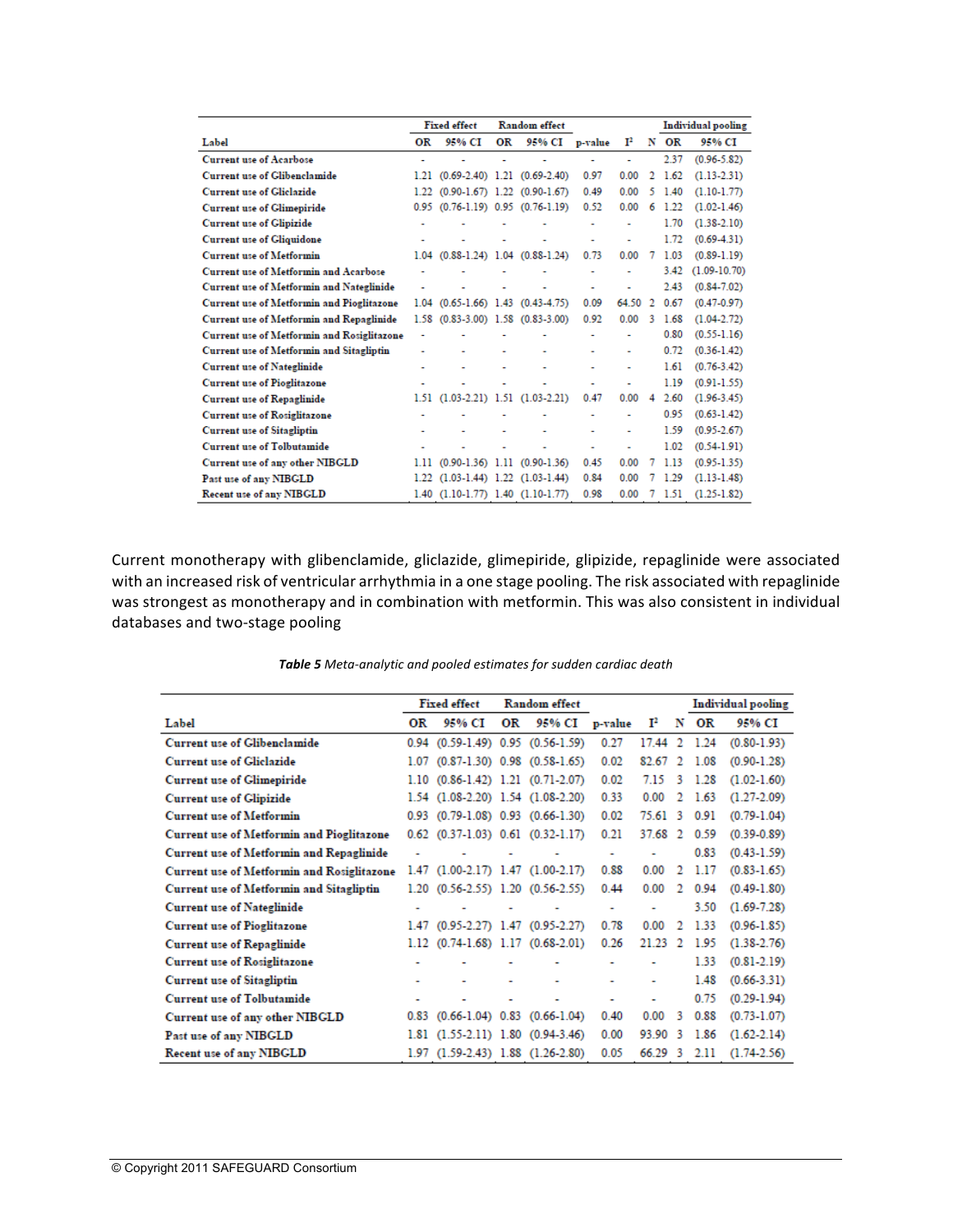Current use of glimepiride, glipizide, nateglinide and repaglinide are associated with an increased risk of sudden cardiac death in a one stage pooling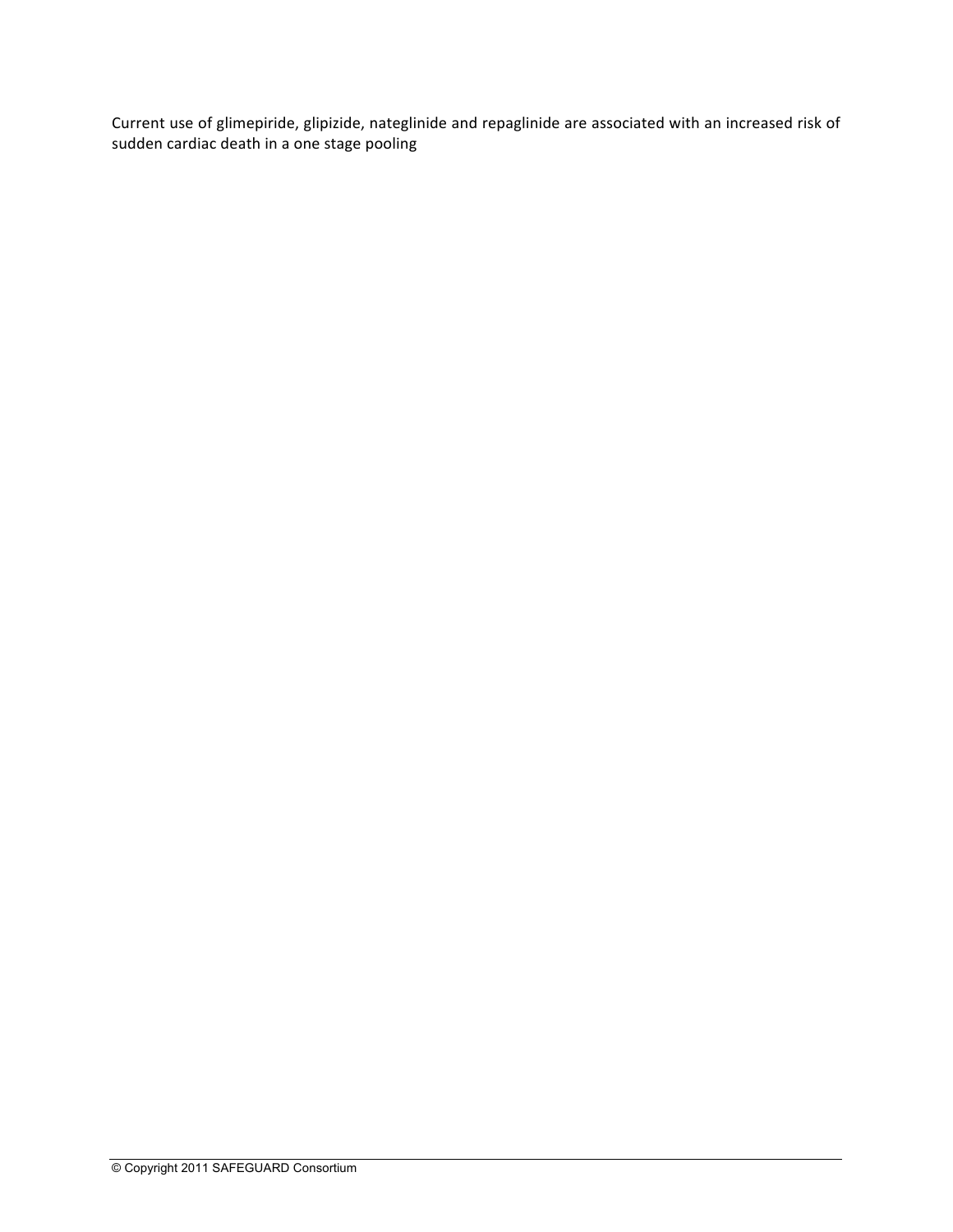#### **Cerebrovascular events**

|                                                  |                      | <b>Fixed effect</b>           |    | <b>Random</b> effect |                       |                          |    |      | Individual pooling |
|--------------------------------------------------|----------------------|-------------------------------|----|----------------------|-----------------------|--------------------------|----|------|--------------------|
| Label                                            | OR                   | 95% CT                        | ОR | 95% CI               | p-value               | $\mathbf{I}^2$           | N  | OR   | 95% CI             |
| <b>Current use of Acarbose</b>                   | 0.92                 | $(0.65-1.31)$ 0.92            |    | $(0.65 - 1.31)$      | 0.66                  | 0.00                     | 5  | 0.88 | $(0.65 - 1.21)$    |
| <b>Current use of Chlorpropamide</b>             | ۰                    |                               |    |                      | ٠                     |                          |    | 1.78 | $(0.76 - 4.16)$    |
| <b>Current use of Exenatide</b>                  |                      |                               |    |                      | ٠                     |                          |    | 1.44 | $(0.69 - 3.01)$    |
| <b>Current use of Glibenclamide</b>              | 1.03                 | $(0.9-1.17)$ 1.05             |    | $(0.85-1.3)$         | 0.09                  | 47.09                    | 6  | 1.06 | $(0.94-1.19)$      |
| <b>Current use of Gliclazide</b>                 | 0.95                 | $(0.87 - 1.03)$ 0.96          |    | $(0.84-1.1)$         | 0.09                  | 48.10                    | 6  | 0.98 | $(0.90 - 1.06)$    |
| <b>Current use of Glimepiride</b>                |                      | 0.92 (0.85-0.99) 0.92         |    | $(0.85 - 0.99)$      | 0.85                  | 0.00                     | 8  | 0.98 | $(0.92 - 1.05)$    |
| <b>Current use of Glipizide</b>                  | 1.15                 | $(0.99-1.34)$ 1.15            |    | $(0.99 - 1.34)$      | 0.43                  | 0.00                     | 4  | 1.20 | $(1.06 - 1.35)$    |
| <b>Current use of Gliquidone</b>                 |                      | 0.87 (0.54-1.41) 0.89         |    | $(0.28 - 2.89)$      | 0.01                  | 83.18 2                  |    | 1.08 | $(0.73 - 1.60)$    |
| <b>Current use of Metformin</b>                  |                      | $0.80$ $(0.75 - 0.84)$ $0.80$ |    | $(0.75 - 0.84)$      | 0.55                  | 0.00                     | 9  | 0.80 | $(0.76 - 0.85)$    |
| Current use of Metformin and Acarbose            | ÷                    |                               |    |                      | ۰                     |                          |    | 0.94 | $(0.49 - 1.82)$    |
| <b>Current use of Metformin and Exenatide</b>    |                      |                               |    |                      | ٠                     |                          |    | 0.69 | $(0.32 - 1.48)$    |
| <b>Current use of Metformin and Nateglinide</b>  | 1.90                 | $(0.96 - 3.74)$ 2.08          |    | $(0.8-5.44)$         | 0.19                  | 42.71                    | 2  | 1.59 | $(0.91 - 2.79)$    |
| <b>Current use of Metformin and Pioglitazone</b> |                      | $0.68$ $(0.56 - 0.83)$ $0.68$ |    | $(0.56 - 0.83)$      | 0.42                  | 0.00                     | 5  | 0.61 | $(0.51 - 0.73)$    |
| Current use of Metformin and Repaglinide         |                      | $1.12$ $(0.92 - 1.37)$ 1.12   |    | $(0.92 - 1.37)$      | 0.63                  | 0.00                     | 6  | 1.22 | $(1.01 - 1.47)$    |
| Current use of Metformin and Rosiglitazone       |                      | 0.75 (0.62-0.92) 0.75         |    | $(0.62 - 0.92)$      | 0.63                  | 0.00                     | -5 | 0.65 | $(0.54 - 0.78)$    |
| <b>Current use of Metformin and Saxagliptin</b>  | ä,                   |                               |    |                      | ٠                     | $\overline{\phantom{a}}$ |    | 0.54 | $(0.23 - 1.29)$    |
| <b>Current use of Metformin and Sitagliptin</b>  |                      | 0.75 (0.59-0.96) 0.75         |    | $(0.59 - 0.96)$      | 0.86                  | 0.00                     | Δ  | 0.69 | $(0.56 - 0.85)$    |
| Current use of Metformin and Vildagliptin        | ٠                    |                               |    |                      | ٠                     |                          |    | 0.64 | $(0.43 - 0.95)$    |
| <b>Current use of Nateglinide</b>                | $\ddot{\phantom{0}}$ |                               |    | ٠                    | ۰                     |                          |    | 1.13 | $(0.75 - 1.71)$    |
| <b>Current use of Pioglitazone</b>               | 0.81                 | $(0.67 - 0.97)$ 0.79          |    | $(0.54 - 1.13)$      | 0.10                  | 45.51                    | 6  | 0.84 | $(0.72 - 0.99)$    |
| <b>Current use of Repaglinide</b>                | 0.89                 | $(0.78-1.01)$ 0.89            |    | $(0.78 - 1.01)$      | 0.52                  | 0.00                     | -7 | 1.09 | $(0.97-1.24)$      |
| <b>Current use of Rosiglitazone</b>              |                      | $0.88$ $(0.68-1.14)$ 1.01     |    | $(0.57-1.8)$         | 0.06                  | 65.20                    | -3 | 0.88 | $(0.70 - 1.10)$    |
| <b>Current use of Saxagliptin</b>                | ٠                    |                               | ٠  | ۰                    | $\tilde{\phantom{a}}$ | ÷                        |    | 2.34 | $(0.83 - 6.59)$    |
| <b>Current use of Sitagliptin</b>                |                      | $0.84$ $(0.61-1.15)$ 1.00     |    | $(0.57 - 1.74)$      | 0.06                  | 59.48                    | 4  | 0.88 | $(0.66 - 1.17)$    |
| <b>Current use of Tolbutamide</b>                | 0.99                 | $(0.8-1.23)$ 1.08             |    | $(0.71 - 1.66)$      | 0.14                  | 53.79 2                  |    | 0.94 | $(0.79 - 1.13)$    |
| <b>Current use of Vildagliptin</b>               | ٠                    |                               | ٠  |                      | ٠                     | ٠                        |    | 1.14 | $(0.49 - 2.65)$    |
| Current use of any other NIBGLD                  | 0.88                 | $(0.81 - 0.95)$ 0.88          |    | $(0.8 - 0.97)$       | 0.32                  | $14.10$ 9                |    | 0.90 | $(0.83 - 0.98)$    |
| Past use of any NIBGLD                           | 0.83                 | $(0.78 - 0.88)$ 0.90          |    | $(0.76 - 1.06)$      | 0.00                  | 83.56 9                  |    | 0.84 | $(0.80 - 0.89)$    |
| <b>Recent use of any NIBGLD</b>                  | 0.97                 | $(0.9-1.05)$ 1.03             |    | $(0.9-1.19)$         | 0.01                  | 58.47 9                  |    | 0.97 | $(0.90 - 1.05)$    |

**Table 6** Meta-analytic and pooled estimates for ischemic stroke

Current use of glipizide monotherapy and metformin plus repaglinide were associated with an increased risk of ischemic stroke

**Table 7** Meta-analytic and pooled estimates for haemorrhagic stroke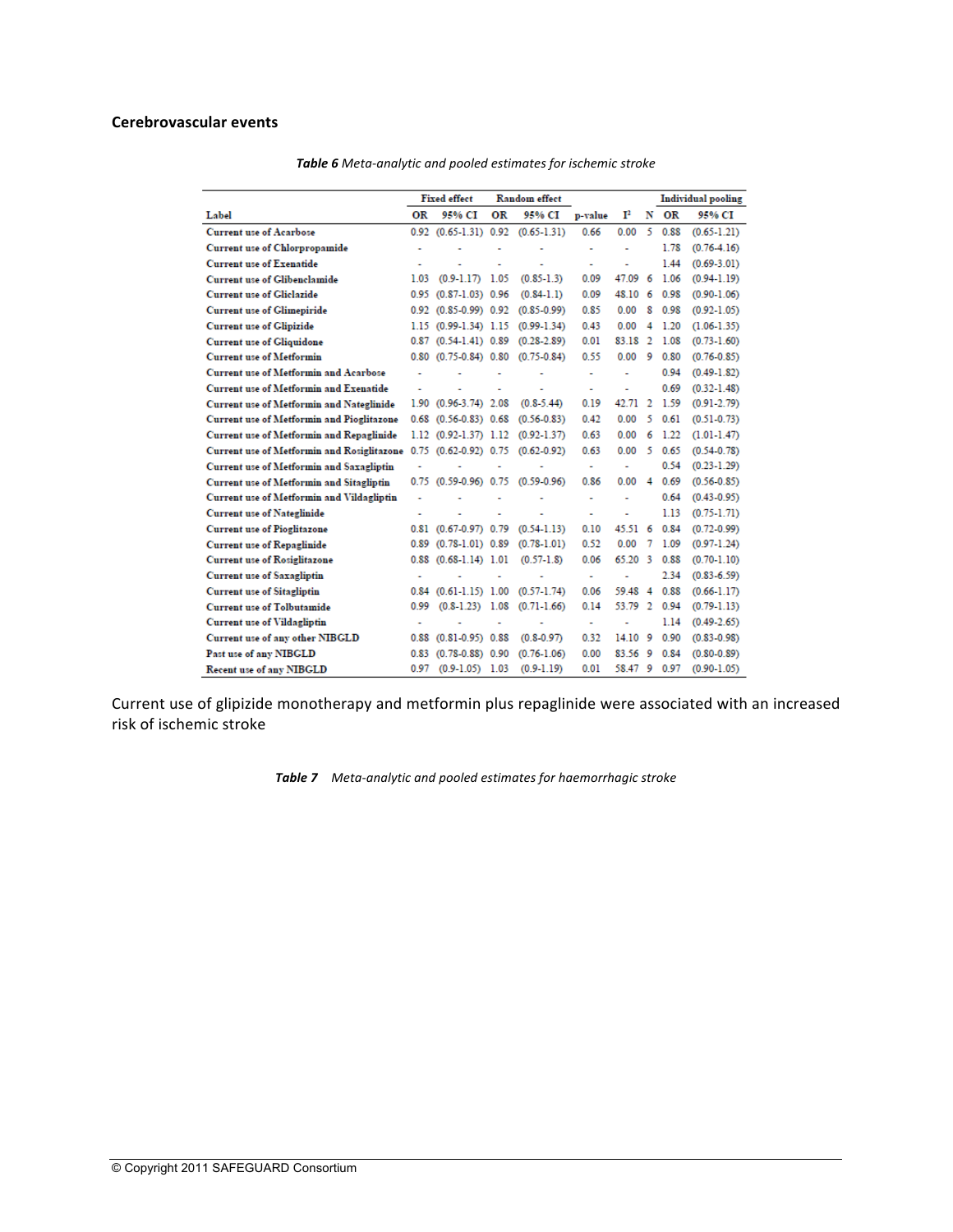|                                                  |      | <b>Fixed effect</b>                       |    | <b>Random</b> effect             |                          |                |                |      | Individual pooling |
|--------------------------------------------------|------|-------------------------------------------|----|----------------------------------|--------------------------|----------------|----------------|------|--------------------|
| Label                                            | OR   | 95% CI                                    | ОR | 95% CI                           | p-value                  | $\mathbf{I}^2$ | N              | ОR   | 95% CI             |
| <b>Current use of Acarbose</b>                   |      |                                           |    |                                  | $\overline{\phantom{a}}$ | ٠              |                | 1.47 | $(0.73 - 2.95)$    |
| <b>Current use of Glibenclamide</b>              |      | 1.39 (0.95-2.02) 1.91 (0.77-4.75)         |    |                                  | 0.03                     | 71.50          | 3              | 1.25 | $(0.92 - 1.71)$    |
| <b>Current use of Gliclazide</b>                 | 0.97 |                                           |    | $(0.78-1.21)$ 0.97 $(0.78-1.21)$ | 0.61                     | 0.00           | 6              | 0.96 | $(0.78 - 1.18)$    |
| <b>Current use of Glimepiride</b>                | 1.09 |                                           |    | $(0.9-1.32)$ 1.19 $(0.92-1.55)$  | 0.25                     | 22.42          | 8              | 1.13 | $(0.95 - 1.34)$    |
| <b>Current use of Glipizide</b>                  |      |                                           |    | ٠                                | ٠                        |                |                | 1.11 | $(0.79 - 1.56)$    |
| <b>Current use of Metformin</b>                  |      | $0.98$ $(0.84-1.14)$ 1.09                 |    | $(0.86-1.4)$                     | 0.06                     | 47.74 8        |                | 0.98 | $(0.85 - 1.12)$    |
| <b>Current use of Metformin and Pioglitazone</b> | 0.99 | $(0.51 - 1.93)$ 1.02                      |    | $(0.4 - 2.62)$                   | 0.16                     | 48.98          | $\mathfrak{D}$ | 0.69 | $(0.43 - 1.09)$    |
| <b>Current use of Metformin and Repaglinide</b>  |      | 1.38 (0.78-2.45) 1.39 (0.77-2.49)         |    |                                  | 0.31                     | 2.26           | 2              | 1.36 | $(0.86 - 2.15)$    |
| Current use of Metformin and Rosiglitazone       |      | 1.85 (1.04-3.29) 1.85 (1.04-3.29)         |    |                                  | 0.40                     | 0.00           | З              | 1.22 | $(0.79 - 1.88)$    |
| <b>Current use of Metformin and Sitagliptin</b>  |      |                                           |    |                                  | ٠                        | ٠              |                | 0.83 | $(0.47-1.46)$      |
| <b>Current use of Metformin and Vildagliptin</b> | ٠    | ۰                                         | ÷  | ٠                                | ٠                        | ٠              |                | 0.96 | $(0.35 - 2.64)$    |
| <b>Current use of Pioglitazone</b>               |      |                                           |    | ÷                                | ٠                        |                |                | 1.05 | $(0.70 - 1.58)$    |
| <b>Current use of Repaglinide</b>                |      | $1.37$ $(1.01-1.85)$ $2.12$ $(1.11-4.05)$ |    |                                  | 0.02                     | $62.41\quad 6$ |                | 1.68 | $(1.28 - 2.20)$    |
| <b>Current use of Rosiglitazone</b>              |      |                                           |    |                                  | ٠                        | ٠              |                | 0.75 | $(0.37 - 1.54)$    |
| <b>Current use of Sitagliptin</b>                |      |                                           |    | ä,                               |                          | ٠              |                | 0.87 | $(0.37 - 2.04)$    |
| Current use of Tolbutamide                       |      |                                           |    | ٠                                | ۰                        | ٠              |                | 1.46 | $(0.92 - 2.31)$    |
| Current use of any other NIBGLD                  | 1.00 | $(0.82 - 1.22)$ 1.00 $(0.82 - 1.22)$      |    |                                  | 0.66                     | 0.00           | 8              | 0.88 | $(0.72 - 1.09)$    |
| Past use of any NIBGLD                           | 1.17 |                                           |    | $(1.02-1.34)$ 1.26 $(1.03-1.56)$ | 0.19                     | 30.14          | 8              | 1.22 | $(1.07-1.38)$      |
| Recent use of any NIBGLD                         |      | 1.15 (0.94-1.42) 1.32 (0.94-1.85)         |    |                                  | 0.08                     | 44.05          | 8              | 1.15 | $(0.95 - 1.39)$    |

Current use of repaglinide monotherapy was associated with an increased risk of hemorrhagic stroke

#### **Pancreatic events**

|                                                  | <b>Fixed effect</b><br><b>Random</b> effect |                          |                      |                                      |                          |                | Individual pooling |      |                 |
|--------------------------------------------------|---------------------------------------------|--------------------------|----------------------|--------------------------------------|--------------------------|----------------|--------------------|------|-----------------|
| Label                                            | OR                                          | 95% CI                   | OR                   | 95% CI                               | p-value                  | $\mathbf{I}^2$ | N                  | OR   | 95% CI          |
| <b>Current use of Acarbose</b>                   | ٠                                           | $\overline{\phantom{0}}$ | $\ddot{\phantom{0}}$ | ÷,                                   | ٠                        | ٠              |                    | 0.80 | $(0.37 - 1.74)$ |
| Current use of Glibenclamide                     | 1.17                                        | $(0.8-1.69)$             | 1.16                 | $(0.68 - 1.97)$                      | 0.34                     | 9.70           | 4                  | 1.14 | $(0.83 - 1.57)$ |
| <b>Current use of Gliclazide</b>                 | 0.99                                        |                          |                      | $(0.78-1.25)$ 0.99 $(0.78-1.25)$     | 0.98                     | 0.00           | 6                  | 1.01 | $(0.81 - 1.25)$ |
| <b>Current use of Glimepiride</b>                | 1.02                                        |                          |                      | $(0.84-1.24)$ 1.02 $(0.84-1.24)$     | 0.88                     | 0.00           | 6                  | 1.04 | $(0.87 - 1.24)$ |
| <b>Current use of Glipizide</b>                  | ٠                                           |                          |                      | ٠                                    | $\overline{\phantom{a}}$ | ٠              |                    | 1.49 | $(1.14-1.95)$   |
| <b>Current use of Metformin</b>                  | 0.84                                        |                          |                      | $(0.73 - 0.96)$ 0.84 $(0.73 - 0.96)$ | 0.77                     | 0.00           | 8                  | 0.88 | $(0.77 - 1.00)$ |
| <b>Current use of Metformin and Liraglutide</b>  | ٠                                           |                          |                      |                                      | $\overline{\phantom{a}}$ | ٠              |                    | 1.03 | $(0.38 - 2.74)$ |
| <b>Current use of Metformin and Pioglitazone</b> | 0.98                                        |                          |                      | $(0.66-1.46)$ 0.98 $(0.66-1.46)$     | 0.64                     | 0.00           | 4                  | 0.96 | $(0.68 - 1.35)$ |
| <b>Current use of Metformin and Repaglinide</b>  | 1.23                                        |                          |                      | $(0.74 - 2.05)$ 1.23 $(0.74 - 2.05)$ | 0.52                     | 0.00           | 3                  | 1.16 | $(0.77 - 1.73)$ |
| Current use of Metformin and Rosiglitazone       | 1.32                                        |                          |                      | $(0.84-2.09)$ 1.32 $(0.84-2.09)$     | 0.39                     | 0.00           | 2                  | 1.03 | $(0.71 - 1.49)$ |
| <b>Current use of Metformin and Sitagliptin</b>  |                                             |                          |                      |                                      |                          | ٠              |                    | 0.73 | $(0.46 - 1.16)$ |
| <b>Current use of Metformin and Vildagliptin</b> | ۰                                           |                          | ۰                    | ۰                                    | ۰                        | ۰              |                    | 1.17 | $(0.55 - 2.47)$ |
| <b>Current use of Nateglinide</b>                | ٠                                           |                          | ۰                    | ٠                                    | ۰                        | ٠              |                    | 1.79 | $(0.80 - 4.00)$ |
| <b>Current use of Pioglitazone</b>               | ٠                                           | ۰                        | ۰                    | ÷                                    | ۰                        | ۰              |                    | 1.27 | $(0.93 - 1.73)$ |
| <b>Current use of Repaglinide</b>                | 0.88                                        |                          |                      | $(0.59-1.31)$ 0.88 $(0.59-1.31)$     | 0.73                     | 0.00           | 3                  | 0.93 | $(0.67 - 1.28)$ |
| <b>Current use of Rosiglitazone</b>              | ٠                                           |                          |                      |                                      | ٠                        | ۰              |                    | 1.11 | $(0.67 - 1.86)$ |
| <b>Current use of Sitagliptin</b>                | 1.29                                        |                          |                      | $(0.64 - 2.58)$ 1.29 $(0.64 - 2.58)$ | 0.57                     | 0.00           | $\mathbf{2}$       | 1.53 | $(0.88 - 2.64)$ |
| <b>Current use of Tolbutamide</b>                | ٠                                           |                          |                      | ٠                                    | $\blacksquare$           | ٠              |                    | 1.19 | $(0.67 - 2.11)$ |
| Current use of any other NIBGLD                  | 1.01                                        | $(0.85-1.2)$ 1.01        |                      | $(0.85 - 1.2)$                       | 0.83                     | 0.00           | 8                  | 1.12 | $(0.94 - 1.34)$ |
| Past use of any NIBGLD                           | 0.93                                        | $(0.81 - 1.07)$ 0.93     |                      | $(0.8-1.09)$                         | 0.10                     | 41.79          | 8                  | 0.97 | $(0.85 - 1.10)$ |
| Recent use of any NIBGLD                         | 1.1                                         | $(0.9 - 1.33)$           | 1.1                  | $(0.88 - 1.36)$                      | 0.23                     | 25.83          | 8                  | 1.14 | $(0.96 - 1.36)$ |

**Table 8** Meta-analytic and pooled estimates for acute pancreatitis

Current monotherapy with glipizide is associated with an increased risk of acute pancreatitis